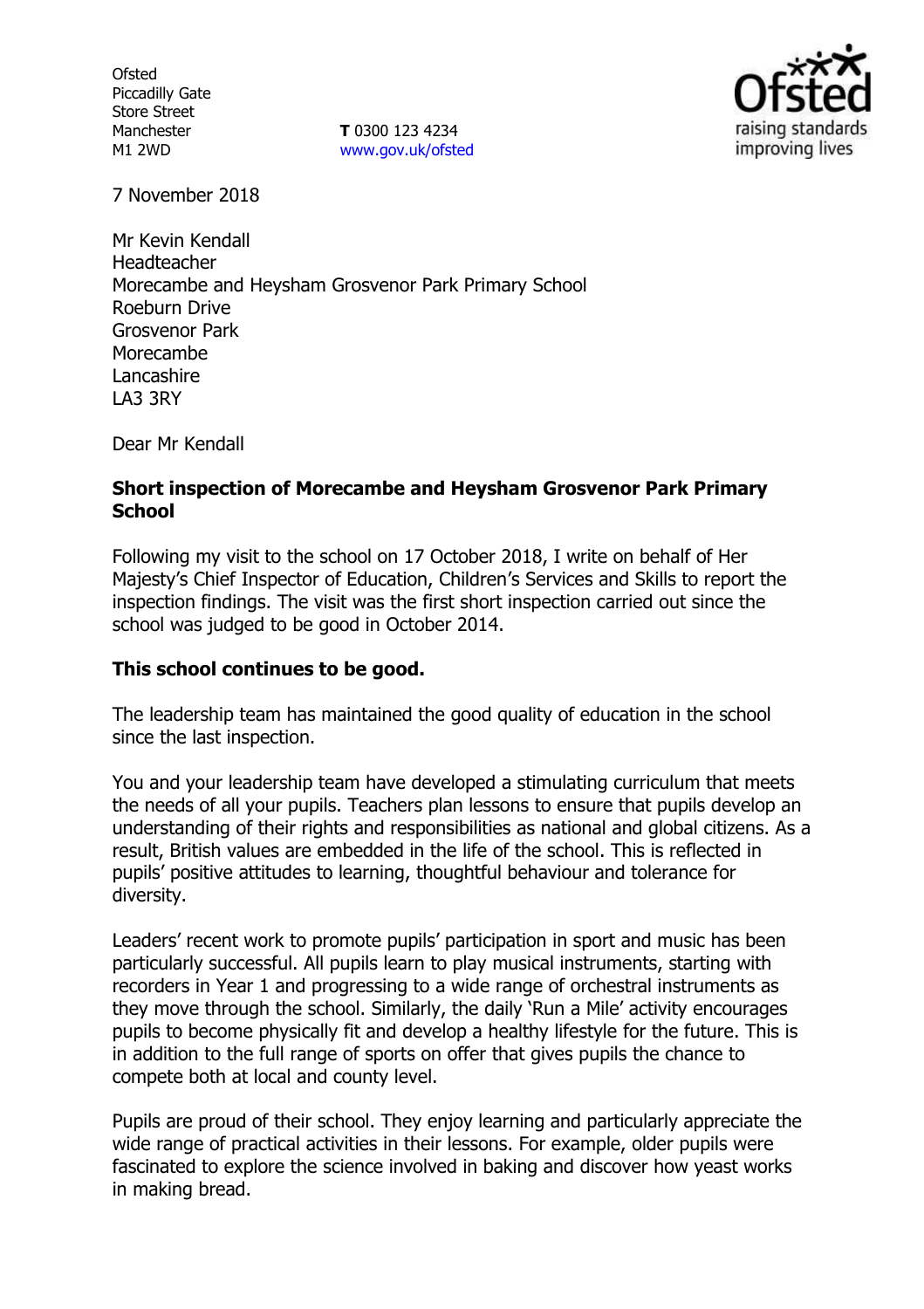

Parents and carers are equally positive. I spoke with a number of parents in the playground at the beginning of my visit. They were all full of praise for the school, saying that they feel very welcome in school and that staff are always willing to listen to any concerns they may have. The vast majority of parents who responded to Ofsted's online survey, Parent View, were equally positive about the school. They typically commented that staff know pupils really well as individuals and this means that children feel valued and are very keen to come to school every day.

Staff ensure that parents are very much a part of their children's education. From the earliest invitations to 'Stay and Play' sessions in the Reception class, teachers encourage parents to come along at the end of each themed unit of work in key stages 1 and 2, look at pupils' work and share in all the new things they have learned. This supports parents well in helping pupils continue their learning at home.

Staff are passionate and highly motivated. You ensure that they can develop professionally. They benefit from appropriate training and they are keen to refine their practice. You have recently introduced a new senior-leadership structure with four assistant headteachers rather than a deputy headteacher. These leaders bring a broad range of experience to the school and enhance its capacity to improve further.

Recent assessments showed you and your leaders that pupils' progress in reading was not as strong as in writing and mathematics. You developed a range of strategies that have helped teachers improve their skills in teaching reading and raised its profile throughout the school. Pupils have risen to the challenge to read more widely and for pleasure at home as well as in school. Many of them now choose to turn off phones and computers in favour of a book. This is having a positive impact on standards.

Since the last inspection you have secured strong leadership in the early years and improved the indoor and outdoor areas to give children ample opportunities for learning through explorative play. Children in the Reception class learn to take risks using sensible precautions, and this develops their independence. For example, I observed children enjoying using hammers and nails in a workshop activity and a boy explained to me why it was important that he should wear goggles to protect his eyes.

You have also increased the opportunities that pupils have to practise their writing skills in other subject areas. However, we agreed that there is still work to do to ensure that pupils write for sustained periods of time and for a range of purposes in order to make even more progress.

Governors are very supportive of the school and share your vision for continual improvement. They have an accurate and comprehensive view of the school. They ask pertinent questions of you and your leaders to ensure that you make improvements.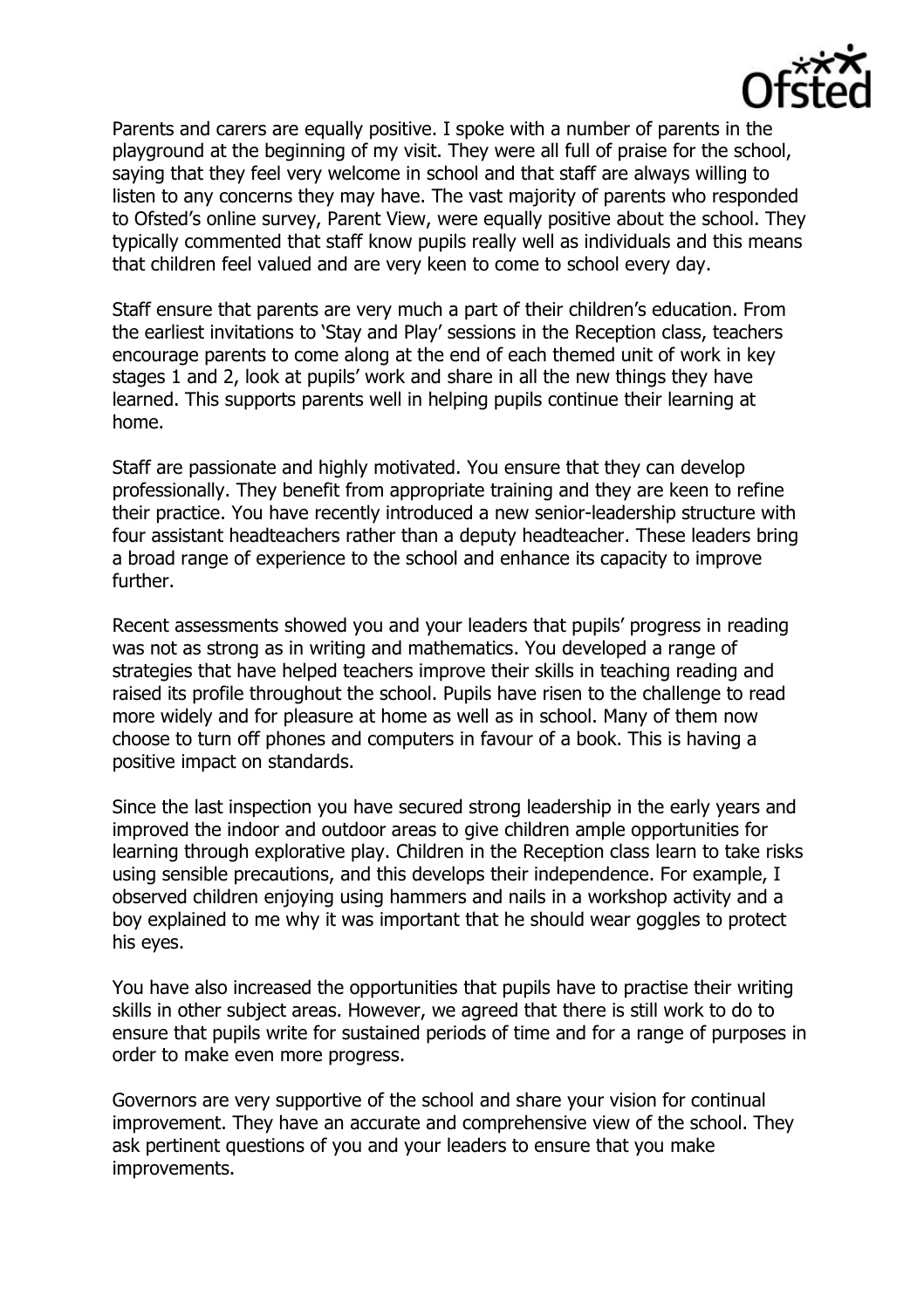

## **Safeguarding is effective.**

Leaders and governors ensure that all safeguarding arrangements are fit for purpose. The systems in place to check that adults at the school are safe to work with children are effective. Staff receive appropriate safeguarding and childprotection training at least once a year. They understand the procedures they must follow if they have concerns about a pupil, including concerns about possible radicalisation. They work effectively with other agencies to ensure that pupils and their families receive appropriate support.

Pupils feel happy and safe in the school. They have every confidence that adults are always willing to listen to any worries they may have and that they will help to resolve any problems. Pupils are encouraged to develop self-esteem. Older pupils explained to me that if a pupil does not like something or feels uncomfortable then he or she just needs to say 'Stop!' and this must be respected. I asked a group of children if there is any bullying in the school, for example by homophobic namecalling. The response was that no one would do this because 'the whole school would be disappointed in them'. Pupils show a strong understanding of staying safe on the internet. For example, they know not to share personal information online and to seek adult help immediately if they come across any inappropriate material.

# **Inspection findings**

- Firstly, I wanted to find out about how you have developed the curriculum to meet the needs of the pupils in your school community. You explained that most pupils are of white British heritage and that you have designed a curriculum to broaden their understanding of diversity both nationally and internationally. I observed how you ensure that pupils make good progress in subjects such as history, geography and science through carefully planned half-termly themed topics.
- $\blacksquare$  I also wanted to know how you have improved the provision for children in the Reception class so as to stimulate their interests and develop their imaginations. You have improved leadership and made sure that the outdoor play area entices young children to play and explore independently. Teachers carefully select indoor and outdoor activities to make sure that they take account of children's individual interests and skilfully support children in moving on in their learning. As a result, children make good progress in their first year in school.
- $\blacksquare$  I was interested in the actions you have taken to raise the profile of reading. You showed me how a pilot scheme in Years 5 and 6 to base English lessons around a whole-class novel for half a term has been particularly effective in developing pupils' sustained reading ability. An increasing number of pupils now read a whole book from cover to cover and recent assessments show an improvement in their comprehension skills. Given this success, you plan to use a similar approach in other year groups.
- **Pupils' behaviour and safety continue to be strengths of the school. Pupils are** polite and courteous and there are very few incidents of poor behaviour or disruption to learning. Owing to your persistence in promoting regular